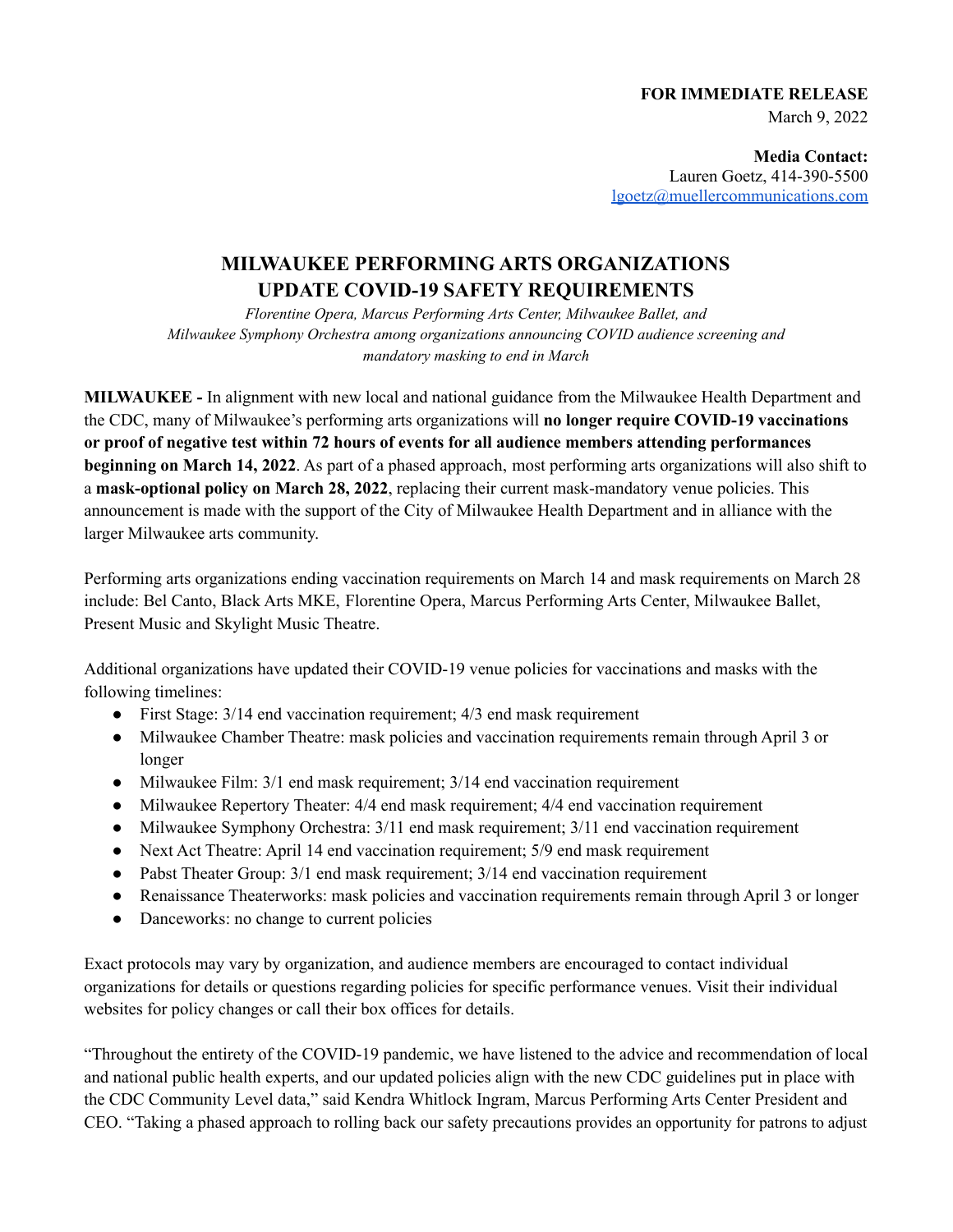to the new guidelines and make the decisions appropriate for their situation. The health and safety of our audiences, artists and staff remains the top priority for all of us, and we look forward to continuing to host live performances safely throughout the city."

Other COVID-19 mitigation efforts such as state-of-the-art air filtration systems, paperless ticketing and a multitude of hand sanitizer stations were implemented during the pandemic to keep patrons safe and will continue to be used throughout Milwaukee performing arts venues.

For more information on individual organization policies, please visit: Black Arts MKE: [www.blackartsmke.org/season/](https://blackartsmke.org/season/) Bel Canto: <https://www.belcanto.org/covid-19-protocols.html> Danceworks: <https://danceworksmke.org/covid-19-studio-policies/> First Stage: [www.firststage.org/safety](http://www.firststage.org/safety) Florentine Opera: [www.florentineopera.org/covid-19](https://www.florentineopera.org/covid-19) Marcus Performing Arts Center: [www.marcuscenter.org/mpac-guide-reopening](https://www.marcuscenter.org/mpac-guide-reopening) Milwaukee Ballet: [www.milwaukeeballet.org/entry](http://www.milwaukeeballet.org/entry) Milwaukee Chamber Theatre: [www.milwaukeechambertheatre.org/safety](https://www.milwaukeechambertheatre.org/safety) Milwaukee Film / Oriental Theater: [www.mkefilm.org/oriental-theatre/about/oriental-theatre-covid-protcols](https://mkefilm.org/oriental-theatre/about/oriental-theatre-covid-protcols) Milwaukee Repertory Theater: [www.milwaukeerep.com/covid-19-update-center/](https://www.milwaukeerep.com/covid-19-update-center/) Milwaukee Symphony Orchestra: [www.mso.org/patron-alerts/](http://www.mso.org/patron-alerts/) Milwaukee Youth Symphony Orchestra: <https://myso.org/myso-covid-policy-for-audiences-3-3-22/> Next Act Theatre: https://nextact.org/ Pabst Theater Group: [www.pabsttheater.org/plan-your-visit/mask-policy](https://www.pabsttheater.org/plan-your-visit/mask-policy) Present Music: [www.presentmusic.org](http://www.presentmusic.org/) Skylight Music Theatre: [www.skylightmusictheatre.org/about/health-and-safety-protocols/](https://www.skylightmusictheatre.org/about/health-and-safety-protocols/)

###

# **About Black Arts MKE**

Black Arts MKE's mission is to increase the availability and quality of African American arts and culture. Each year, we collaborate with over 100 local artists and arts organizations to bring to our community renowned and original performance arts works by African American authors, playwrights, poets, musicians, and composers. Our arts community outreach programs serve over 15,000 underserved neighborhood schools, youth and their families including our new Youth Performing Arts Camp. Black Arts MKE's annual signature performance – Black Nativity by Langston Hughes is a holiday musical favorite in Milwaukee featuring an all-black, all local cast. Black Arts MKE is a recipient of the NEA Grant for Arts Works and The Black Seed national awards. We are a proud Member Group of the United Performing Arts Fund (UPAF) and Resident Group at the Marcus Performing Arts Center. Black Arts MKE is a nonprofit 501(c)(3) corporation.

# **About Bel Canto**

Founded in 1931, Bel Canto Chorus is Southeastern Wisconsin's oldest continually performing arts organization. The group includes an auditioned adult performance chorus of approximately 100 singers and a Senior Singers program for those 55 or better who want to sing in an organized performance chorus. Characterized by a heartfelt belief in the value of Bel Canto Chorus's mission and vision, and supported by devoted singers and audiences, talented artistic and administrative staff, and dedicated Board members, the group's passion for sharing the thrill of live choral music has remained steadfast throughout its long, proud history.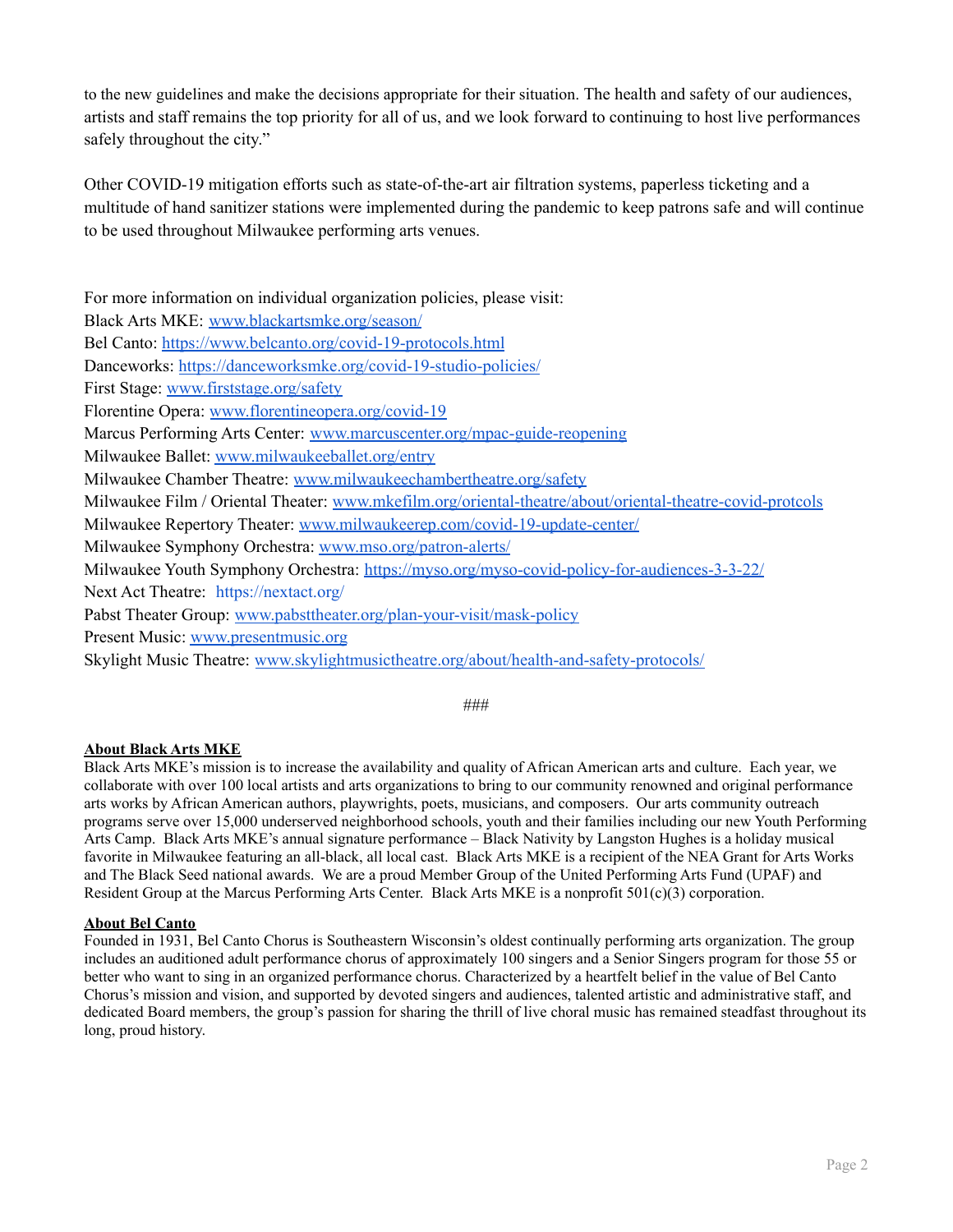# **About Danceworks**

Founded in 1992, the mission of Danceworks, Inc., a  $501(c)$ 3 nonprofit, is to enhance joy, health and creativity by engaging the community through dance. Danceworks' vision is to be a driving force that builds community through movement and creative arts. Danceworks is committed to taking arts and arts learning beyond the studio and theatre and into the community by creating work that resonates with diverse groups of people. Danceworks contributes to Milwaukee's cultural vitality by sparking a lifelong interest and participation in the arts. Our classes, programs and performances are dedicated to helping every student of the arts reach their fullest potential, both physically and mentally. We believe that all people benefit from dance and other arts activities. We strive to create an environment in which each student develops self-discipline, self-confidence and enthusiasm for the performing arts.

#### **About First Stage**

First Stage is one of the nation's leading theaters for young people and families. First Stage touches hearts, engages minds and transforms lives by creating extraordinary theater experiences through professional theater productions that inspire, enlighten and entertain. Its Theater Academy, the nation's largest high-impact theater training program for young people, fosters life skills through stage skills and serves nearly 2,000 students each year. As Wisconsin's leader in arts-integrated education in schools, First Stage's dynamic Theater in Education programs promote literacy, character building and experiential learning throughout the curriculum, serving over 20,000 students each year. First Stage was selected to participate in the Partners in Education program of the John F. Kennedy Center for the Performing Arts (2012) and was the recipient of the Milwaukee Business Journal's Eureka Award, recognizing creativity and innovation in business, education and the arts for its Next Steps program for students on the autism spectrum (2013, 2015). First Stage is a member of TYA/USA, the American Alliance for Theatre and Education, the Wisconsin Alliance for Arts Education, Milwaukee Arts Partners and is a cornerstone member of the United Performing Arts Fund (UPAF). Learn more at [firststage.org.](http://www.firststage.org/)

#### **About Florentine Opera Company**

We've been bringing a little bit of the world to Milwaukee since 1933. We're on a journey of discovery, exploring the glory of the human voice. We're a powerhouse for all different voices and stories, which have endured through the centuries and resonate with our humanity and passion. We're alive, a supersized experience, created at the moment through theater, staging, lighting, lavish costumes, and beautiful song, bringing you the most immersive and all-encompassing artistic experience

possible. The Florentine Opera Company is driven to produce the full range of operatic works reflecting the highest musical and theatrical standards, and to support community and education programs that foster the current and next generation of opera audiences and practitioners. Join us for a live performance that will sweep you off your feet. Learn more at [www.florentineopera.org](http://www.florentineopera.org/).

# **About Marcus Performing Arts Center**

Established in 1969, the Marcus Performing Arts Center (MPAC) is the premier performing arts community gathering space in Southeastern Wisconsin, bringing high-quality arts and cultural programming to the region. As a mission-based 501(c)3 non-profit organization, MPAC strives to act as a bridge between cultures and an energizing force for collaboration and advocacy in the community. The touring Broadway series, sponsored by Johnson Financial Group, is recognized as bringing the best of Broadway entertainment to Milwaukee since 1996, and provides opportunities to educate, entertain, and engage audiences. As a presenter, MPAC offers its own diverse arts and cultural programming and outreach, such as MC Presents, Live At Peck, KidZ Days, ArtsConnect, and additional performances from internationally-renowned performing artists. The Marcus Center is also home to a variety of resident arts partners, including First Stage, Milwaukee Ballet, Florentine Opera Company, Black Arts MKE, Milwaukee Youth Symphony Orchestra, and more. MPAC is proud to be a dedicated War Memorial facility, honoring those who bravely served our country. For more information, visit [www.marcuscenter.org](http://www.marcuscenter.org).

#### **About Milwaukee Ballet**

Milwaukee Ballet was founded in 1970. Led by Artistic Director Michael Pink, Milwaukee Ballet transforms lives and connects communities through inspiring performance, community engagement, education, and training. Milwaukee Ballet hosts an international company of dancers and is one of the few dance organizations in the nation to maintain its own orchestra. Milwaukee Ballet School & Academy is the only professional dance school in the Midwest accredited by the National Association of Schools of Dance. Milwaukee Ballet's award-winning Community Engagement department serves nearly 30,000 people in Southeastern Wisconsin each year through original, interactive programs.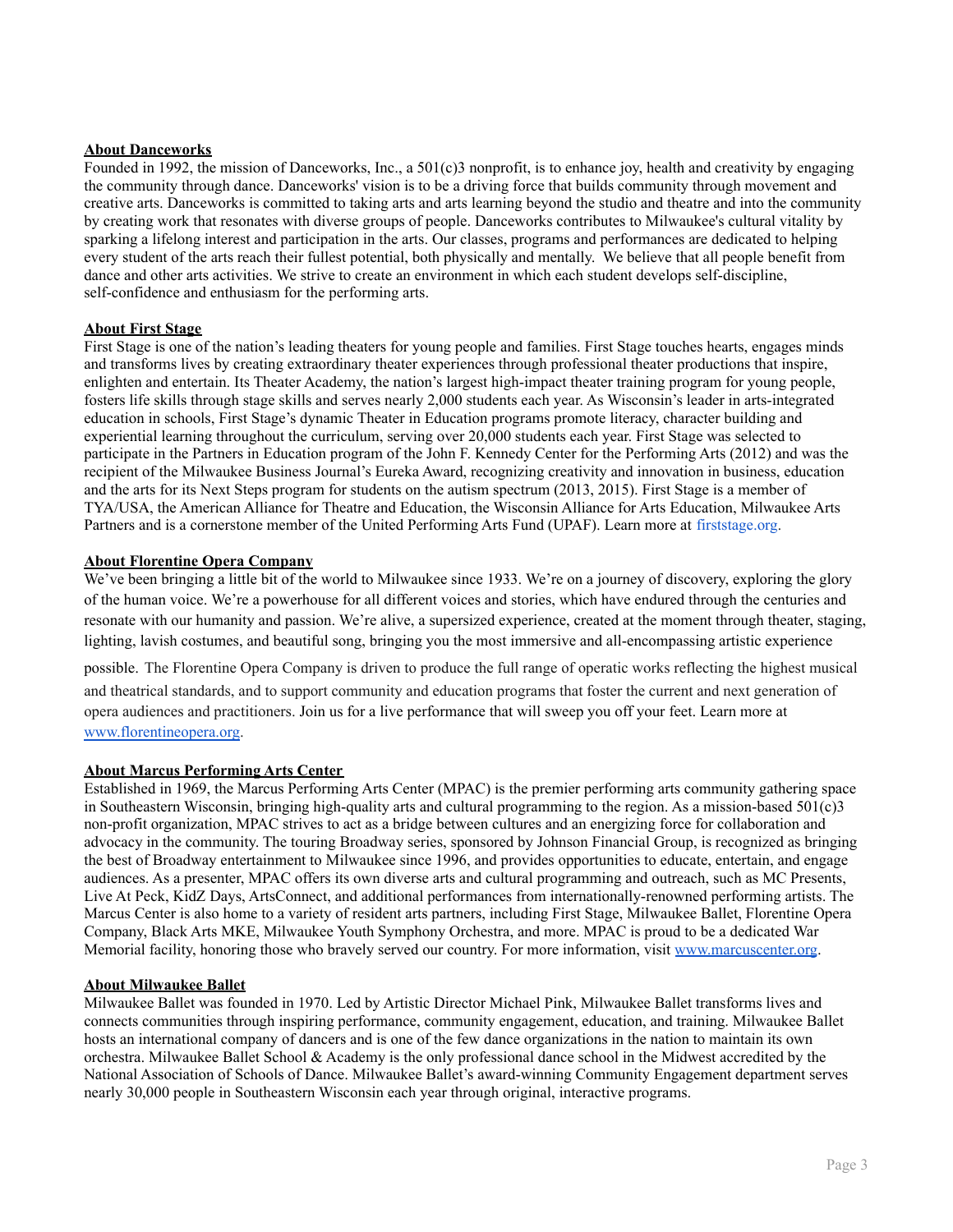# **About Milwaukee Chamber Theatre**

Milwaukee Chamber Theatre (MCT) was founded in 1975 by two local actors who envisioned a space where audiences could open their minds to new theatrical ideas and theatre professionals could broaden their skills and apply their craft. Over the last five decades, MCT has produced more than 200 productions that have nurtured the careers of thousands of local actors, directors, designers, artisans, stage managers, playwrights, students, and administrators, and has made a tremendous positive impact in Milwaukee due to our unwavering commitment to building community and increasing quality of life for our city. The mission of the Milwaukee Chamber Theatre is to produce intimate, high-quality, professional theatrical works of literary merit that engage and challenge the audience, while employing and nurturing principally local theatre artists. Learn more at [www.milwaukeechambertheatre.org](http://www.milwaukeechambertheatre.org/)

# **About Milwaukee Film**

Milwaukee Film is a nonprofit arts organization dedicated to entertaining, educating, and engaging our community through cinematic experiences, with a vision to make Milwaukee a center for film culture. Milwaukee Film operates the magnificent Oriental Theatre, a historic cinema palace committed to high-quality and accessible film and education programming. The 14th annual Milwaukee Film Festival will be held April 21-May 5, 2022. For more information or to become a Member, visit [mkefilm.org.](https://mkefilm.org/)

# **About Milwaukee Repertory Theater**

Milwaukee Rep is the largest performing arts organization in Wisconsin with three unique performance venues in the Patty & Jay Baker Theater Complex– the Quadracci Powerhouse, Stiemke Studio and Stackner Cabaret. For over six decades, Milwaukee Rep has been a centerpiece of Milwaukee's vibrant arts and cultural scene with productions ranging from Broadway musicals to Shakespeare to American Classics and New Works that are entertaining, inclusive and impactful. Under the leadership of Artistic Director Mark Clements and Executive Director Chad Bauman, Milwaukee Repertory Theater ignites positive change in the cultural, social, and economic vitality of its community by creating world-class theater experiences that entertain, provoke, and inspire meaningful dialogue among an audience representative of Milwaukee's rich diversity. Learn more at [www.MilwaukeeRep.com](http://www.milwaukeerep.com/).

# **About Milwaukee Symphony Orchestra**

The Milwaukee Symphony Orchestra, led by Music Director Ken-David Masur, is among the finest orchestras in the nation and the largest cultural institution in Wisconsin. Since its inception in 1959, the MSO has found innovative ways to give music a home in the region, develop music appreciation and talent among area youth, and raise the national reputation of Milwaukee. The MSO's 70 full-time professional musicians perform over 135 classics, pops, family, education, and community concerts each season in the newly-renovated Bradley Symphony Center and other venues throughout the state. A pioneer among American orchestras, the MSO has performed world and American premieres of works by John Adams, Roberto Sierra, Phillip Glass, Geoffrey Gordon, Marc Neikrug, and Matthias Pintscher, as well as garnered national recognition as the first American orchestra to offer live recordings on iTunes. Now in its 50th season, the orchestra's nationally syndicated radio broadcast series, the longest consecutive-running series of any U.S. orchestra, is heard annually by more than two million listeners. The MSO's standard of excellence extends beyond the concert hall and into the community, reaching more than 70,000 children and their families through its Arts in Community Education (ACE) program, Youth and Teen concerts, and Family Series.

# **About Milwaukee Youth Symphony Orchestra**

Since 1956, Milwaukee Youth Symphony Orchestra (MYSO) has been nurturing, challenging, and inspiring young minds, profoundly changing lives and our community for the better. MYSO has grown from one orchestra and 30 students to become the largest after-school youth orchestra in the country, and one of the most respected. We serve 1,000 of the area's young musicians who come from more than 200 schools, 90 zip codes, and as many as 14 counties throughout southeastern Wisconsin and northern Illinois. Each year we provide outreach programs to an additional 6,000 youth and reach an audience of 25,000 through more than 100 public performances. The importance of MYSO as a catalyst for youth development and community change has not gone unnoticed. In our 2015-16 season, MYSO received the National Arts and Humanities Youth Program Award, the country's highest honor for after-school youth arts and humanities programs, presented by the President's Committee on the Arts and the Humanities. Today we offer more than 40 ensemble and enrichment training options, ranging from symphony and string orchestras, and jazz and steel pan bands to music theory, composition, and international tours, providing quality musical experiences for a wide range of skill levels. For more information about MYSO and its many programs, please visit myso.org. MYSO is a proud founding member of the United Performing Arts Fund and is a 501(c)(3) nonprofit organization.

# **About Next Act Theatre**